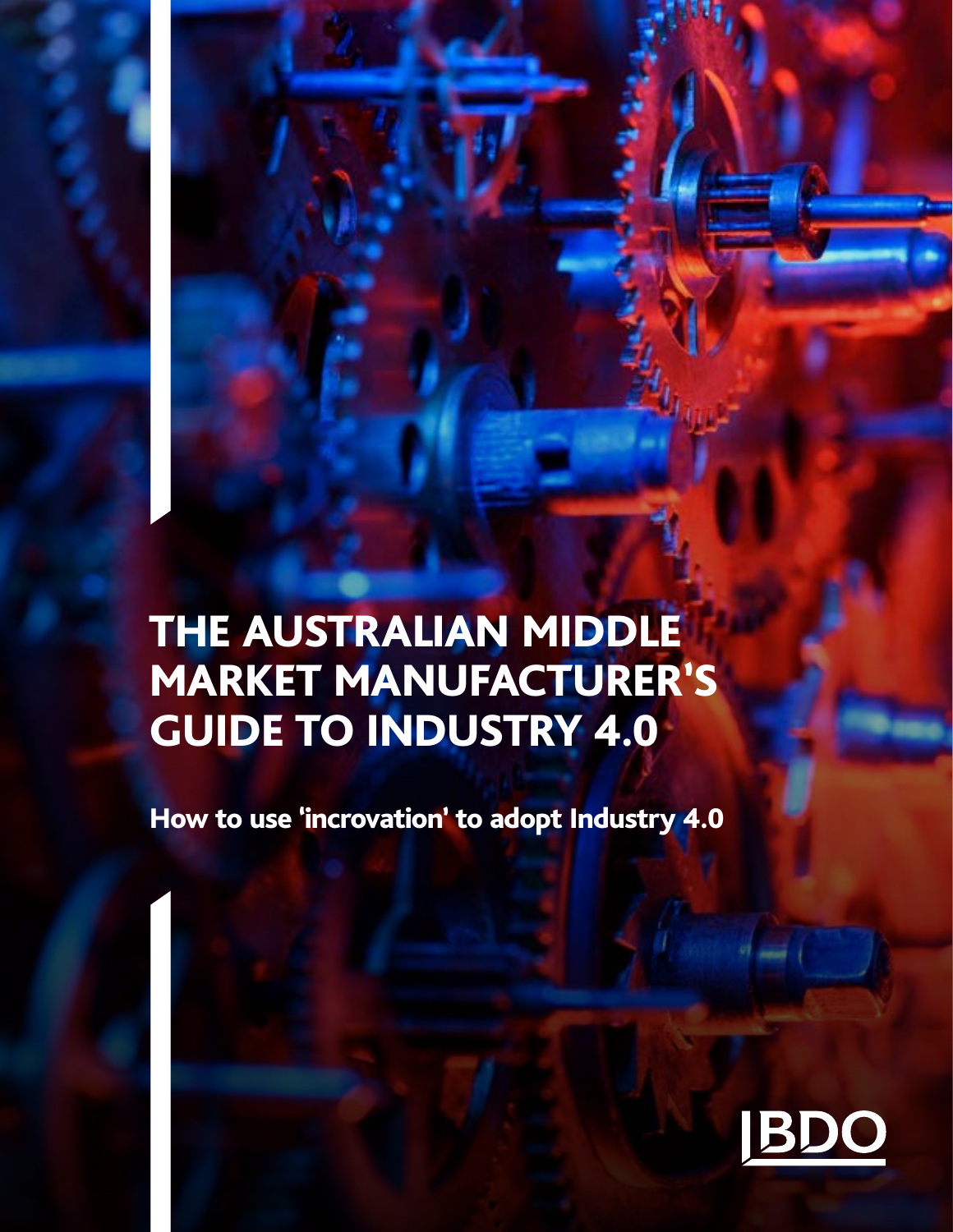# What does Industry 4.0 mean for you?

There is a lot of buzz about what the 'next industrial revolution' looks like and the the end destination.

# potential it holds, but the journey looks different for every organisation and so may

For middle market firms, revolutionary digitisation can feel aspirational, not inspirational. Cutting-edge technologies like artificial intelligence, robotic process automation or in-line 3D printing might seem like distant dreams for manufacturers that are still focused on migrating to the cloud or just dipping their toes into shop floor automation.

However, stagnation is a death knell in today's manufacturing environment. Technology, competition and shifting consumer expectations have changed the game, and middle market manufacturers can't afford to sit back and watch how it's going to play out. Manufacturers in China and India are investing in automation and innovation to better compete on a global scale and cater to growing customer demand for speed, convenience and customisation.

As Germany — where the term 'Industry 4.0' originated —shows: about a quarter of Germany's GDP growth comes from its manufacturing sector, and they've lost only a small fraction of manufacturing jobs compared to peer industrialised nations.

Australia's own manufacturing landscape is performing much better than many may be aware. The Australian Industry Group's (Ai Group's) Performance of Manufacturing Index (PMI) measures perceived changes in activity levels across Australia's manufacturing sector from one month to the next.

#### **CONTENTS**

Anything above 50 signals that activity levels are improving while a reading below 50 suggests they're deteriorating.

Activity levels in Ai Group's PMI highlights that the industry has had a healthy expansion trend for nearly 3 years until June 2019, when it dropped to 49.4. However, buoyed by strong international demand for our exports, the manufacturing index promptly bounced in July 2019 back to 51.3.

While Australian manufacturers are continually working hard to thrive, various uncertainties are on the horizon such as recent high energy prices and energy policy, drought conditions, global trade disputes, the fluctuating dollar, declining consumer sentiment and the Royal Commission into misconduct in the banking, superannuation and financial services industry.

Continued growth in this sector will in part be more sustainable the more Australian manufacturers are prepared to adapt to new technologies and innovate. It's not time to bemoan the end of Australia's manufacturing sector. The race to innovate is far from over—and reclaiming the crown may ultimately come down to the industry's middle market.

This content was originally developed by BDO USA's Manufacturing practice and can be found here: **[Middle Market Manufacturer's Roadmap to Industry 4.0](https://www.bdo.com/insights/industries/manufacturing-distribution/the-middle-market-manufacturer-s-roadmap-to-in-(1)/the-middle-market-manufacturer-s-roadmap-to-indust) <sup>1</sup>**



| WHAT DOES INDUSTRY 4.0 MEAN FOR YOU? 1           |
|--------------------------------------------------|
|                                                  |
| INDUSTRY 4.0 MIDDLE MARKET PLANNING CHECKLIST 13 |
| MANUFACTURING IN AUSTRALIA  14                   |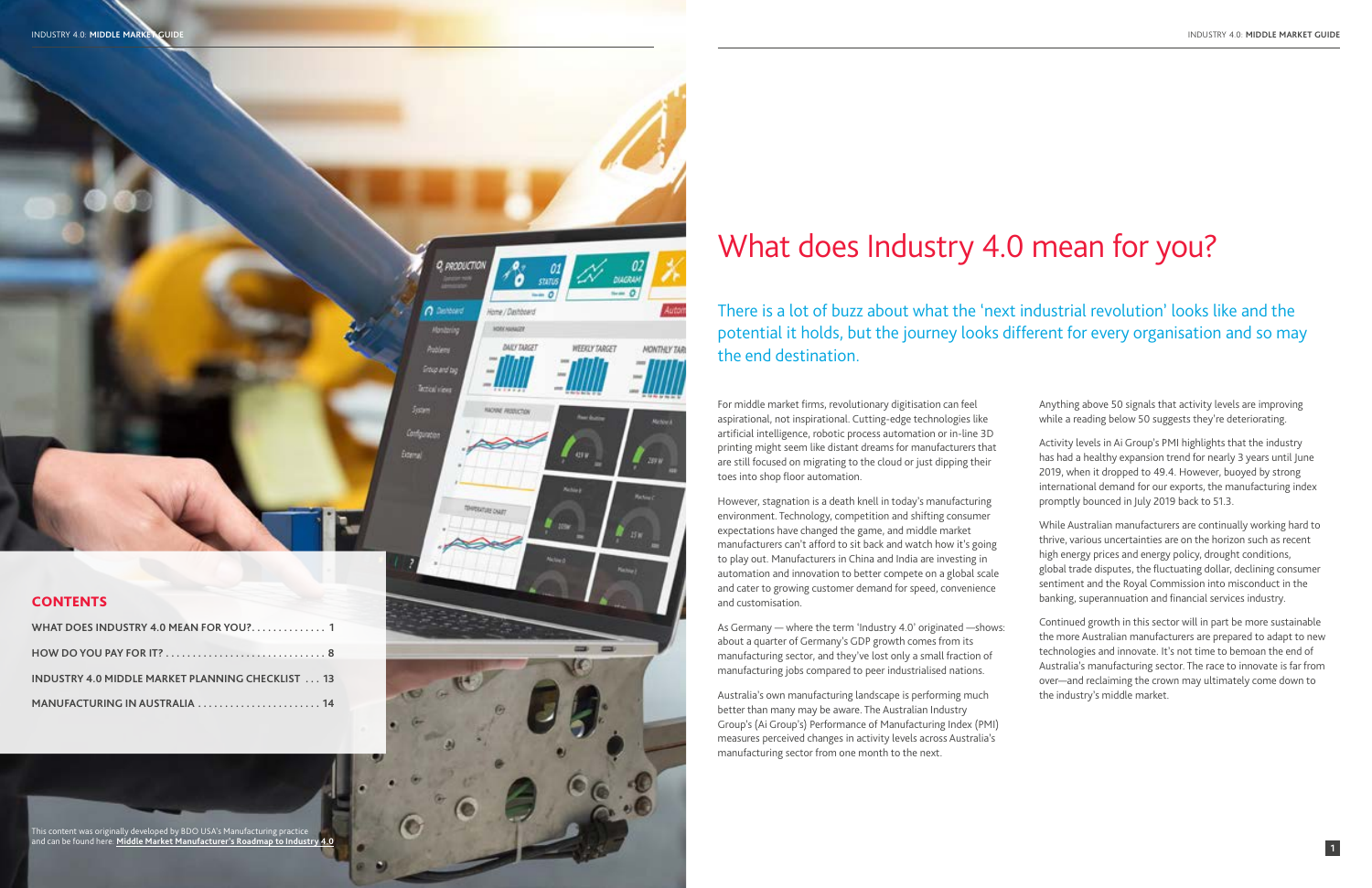### You don't need to be a tech whiz to turn the Industry 4.0 phenomenon to your advantage. The opportunity boils down to three areas of potential value creation: bottom-line impact, top-line growth and risk mitigation.

While value is created in different ways depending on where you are on the maturity continuum. Incremental value is available to every manufacturer—but it must be rooted in incremental improvements to your current capabilities. It can start with a single improvement initiative in a single functional area. Even small, functional change has ripple effects throughout the entire enterprise. These single, incremental improvements should ultimately be performed against the backdrop of your overarching Industry 4.0 vision, strategy and roadmap to drive tangible Return on Investment (ROI) enterprise-wide.

The key is to flip your thinking.

Instead of focusing on specific technology features or tools, let your goals for value creation lead the way. The real goal for your business isn't, for example, to have predictive maintenance capabilities; it's for that predictive maintenance investment to reduce your mean time between failures, optimise return on invested capital and, ultimately, preserve or enhance asset value. Start with your high-level objective—whether it's higher levels of performance agility, better inventory turnover or a reduction in production errors—and work backwards from there, asking the question, "How will information transparency, availability and automation unlock business value to this capability?"



# Industry 4.0 and the middle market maturity continuum

Middle market manufacturers are arguably in the best position to take advantage of the changes that Industry 4.0 is introducing. More money than the average startup means more funding and resources for innovation (and more room for smart risk-taking); less bureaucracy and red tape than the big boys means more flexibility, collaboration and faster decision-making.

Just look to Germany's mid-sized manufacturers for proof: according to **[this](https://hbr.org/2017/05/why-germany-still-has-so-many-middle-class-manufacturing-jobs)** *Harvard Business Review* article, German middle market organisations issue five times as many patents per employee as large corporations. Clearly, the middle market can't afford to think of Industry 4.0 as an idea just for the big guys.

But the manufacturing middle market is far from one big homogeneous group; it represents a wide spectrum of manufacturing capabilities deployed in different ways with different priorities and varying levels of technology and supply chain complexity. Nor do these manufacturers engage on an even playing field: new middle market entrants—untethered by traditional rules— they're starting out with the tools and technologies fundamental to competing in an Industry 4.0 world. Their more established competitors may now need to scramble, retrofitting just to play catch up. The keys to success are:

- 1. Establishing a clear, shared vision of the future 4.0 value chain environment of your industry and your company in that industry.
- 2. Developing a tailored, prioritised action plan designed to create momentum.

A plan that establishes the right starting point based on a realistic assessment of where you are right now will be critical. For example, the Industry 4.0 readiness of a 10-year-old, \$100 million electronic equipment manufacturer may look completely different from that of a 50-year-old, \$500 million familyowned steel manufacturer. The steel manufacturer may still have legacy IT infrastructure that isn't compatible with modern software applications and development processes. The electronic equipment manufacturer, on the other hand, may have built its workflows in the cloud from the very beginning.

While every organisation has a different implementation trajectory, real and meaningful progress is possible for them all. For some manufacturers, the Industry 4.0 journey might be evolutionary instead of revolutionary—and that's okay. Small, incremental innovations add up over time, and as long as these 'incrovations' are aligned with the overarching Industry 4.0 vision, what is evolutionary today may not be revolutionary when you look back five years from now.

# Forget the jargon: Industry  $4.0$  = value creation

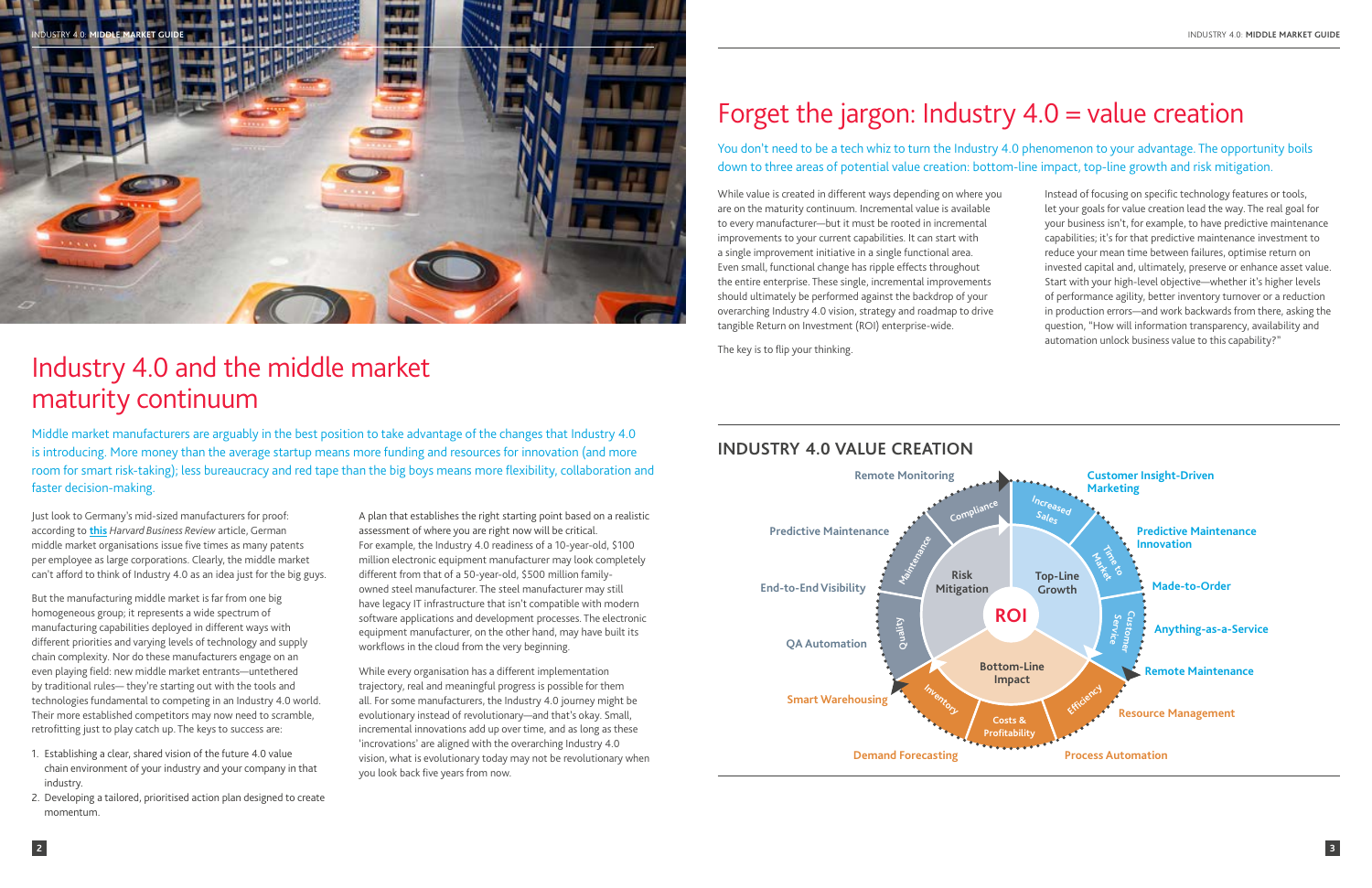#### Keep in mind that value creation opportunities will also evolve as you progress in Industry 4.0 maturity. Digitisation can fundamentally change the nature of your relationships with suppliers and customers, fostering collaboration and breaking down traditional barriers. The linear supply chain will morph into an integrated value chain of mutually beneficial relationships where suppliers and customers collaborate to achieve efficiencies and lower costs by exchanging information and securely integrating systems and processes.

The integrated value chain is predicated on a new level of transparency and information sharing, including constant, bidirectional communication and inter-company visibility into everything from inventory condition, supply status and shipping delays to future-focused factors predicting shifts in demand.

#### **VALUE CHAIN INTEGRATION Customer Planning Service / Field Service SRM Outbound Development Logistics R&D Operations & Procurement Inbound Fulfillment Logistics Supplier Customer**  $\frac{1}{\sqrt{2}}$ D **Ecosystem Manufacturer Centric**

This flow of information and aggregated business intelligence across the supply network is often referred to as the digital thread, the lifeblood of Industry 4.0.

The real value of the digital thread comes from enabling faster speed to market and speed to decision, empowered by access to more relevant and timely information. This enables better business intelligence and greater intimacy with supplier performance and customer behaviour. This sets you up for synergistic co-creation of value, where savings and opportunities are generated and shared between business partner organisations, resulting in 'win-win' relationships.

# Getting started: assess your Industry 4.0 maturity

What does data management and information sharing look like in your organisation? With your suppliers?

#### **PROCESS**

### Before fretting about whether you need to invest in AI or predictive analytics, elevate the discussion: assess where your business is on the continuum of Industry 4.0 implementation readiness.

Do you have the foundational elements in place to start monetising your data or driving dynamic forecasting? If not, that doesn't mean it's time to throw in the towel. It's imperative to understand that *every* company can make advancements, but you can't run before you walk.

Change doesn't occur in a vacuum, nor does it happen overnight. For the middle market, the road to Industry 4.0 is less one of digital transformation than it is of intentional digital maturity linked to business value, where disruptive technology is one small part of broader systemic change.

Acknowledging that every manufacturer, especially in the middle market, is at a different point in embracing data and technology, BDO has developed an Industry 4.0 Maturity Model across six dimensions: security, technology, data, process, organisation, and governance. These six dimensions are interconnected—and will become even more intertwined as your organisation becomes increasingly digital—and support our view of an integrated, crossfunctional approach to Industry 4.0 implementation. Clearly, each dimension unlocks several sub-dimensions, but the central point remains: this is much more than simply a technology opportunity.

## **TECHNOLOGY**

# **SIX DIMENSIONS OF INDUSTRY 4.0 MATURITY**

**4.0**

How are you incentivising cross-functional collaboration? How can you facilitate a culture of transparency?



What enabling technology do you need to unlock insight and create business value?



#### DATA

What processes are transformed by digitisation or robotics and how do you optimize their value?

#### **ORGANISATION**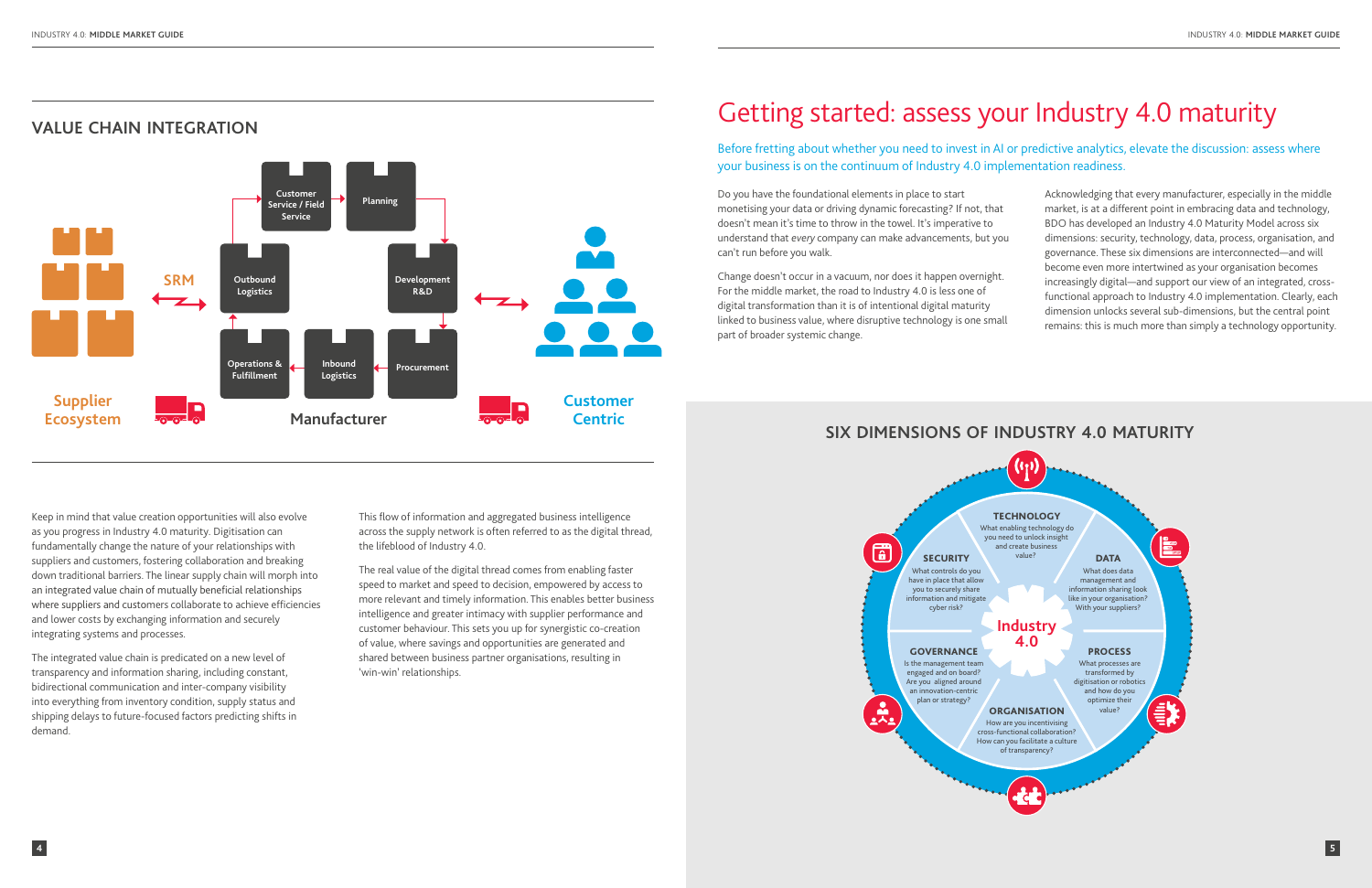# Define your vision

Once you know where you are today, you can define where you want to be tomorrow, next year and five years down the line.

Change is unpredictable and rarely linear. While setting a strategic vision can point you in the right direction, any milestones you set that are contingent on the success of prior achievements may need to shift or change entirely based on empirical feedback. As the external digital environment evolves, so, too, may your desired outcomes. Continuous Industry 4.0 strategy refinement is prudent and even necessary.

Instead of focusing on specific features or tools, define your vision and set KPIs based on value to the business. The end-goal of Industry 4.0 isn't flash. Regardless of your current maturity level, it's all about creating value from your data. Prioritise Industry 4.0

investments based on where you see the biggest gaps and greatest opportunities.

A significant catalyst to Industry 4.0 adoption is the consumertechnology-driven evolution of customer behaviours and expectations. The best enterprise technology innovations are those that are developed to solve existing customer challenges or provide your business with a competitive advantage to better serve them. Technology that is 'bleeding edge' but doesn't deliver value to the customer—or its benefits come at the cost of something else the customer values—won't truly move the needle. Rather than retrofitting technology to the customer, the customer can help your leaders set value priorities.

# Set up your pilot

#### Iterative, incremental innovation in small pilots enables faster decision-making and implementation.

Once upon a time, Facebook's official motto was 'move fast and break things.' That motto may have worked in the early years of Facebook's growth trajectory and was even included in their IPO paperwork. By 2014, however, that philosophy of throwing spaghetti at the wall to see what sticks no longer worked for a company with \$2.5 billion in revenue. In April of that year, Facebook officially adopted a new motto: 'move fast with stable infra[structure].'

Facebook's shift in philosophy reflects the middle market's innovation dilemma: fail to act quickly, and you fall behind; act too fast, and you risk messing up. Failure is a necessary part of the innovation process. But to make failure profitable, you not only need to fail *fast*, you need to fail *smart*. For most middle market manufacturers, that means dreaming big, but starting small and scaling up what works fast.

That's where the three I's of innovation come in. Iterative, incremental innovation - coined 'incrovation,' in small pilots enables faster decision-making and implementation, as well as the ability to adapt or change course at any point. Think of each pilot as an experimental sandbox, where the goal is to learn quickly and apply those learnings to the next experiment and/or scale the solution.

Your Industry 4.0 plan needs to have built-in flexibility to respond and adapt to real feedback and results. Once you have discovered something that works well, you must be prepared to absorb, integrate and expand on these successes without the traditional organisational friction—bureaucracy, politics and change aversion—that's common in established businesses.



## **INDUSTRY 4.0 MIDDLE MARKET MATURITY MODEL**

| <b>LEVEL 5</b><br>Adaptable<br>Ecosystem               | $\blacktriangleright$ Data monetisation<br>Inter-company planning & collaboration<br>▶ End-to-end process management<br>Prescriptive analytics/robotics                    | Consider new revenue streams and<br>increase collaboration and value<br>co-creation with customers, suppliers<br>and vendors                                      |
|--------------------------------------------------------|----------------------------------------------------------------------------------------------------------------------------------------------------------------------------|-------------------------------------------------------------------------------------------------------------------------------------------------------------------|
| <b>LEVEL 4</b><br>Integrated<br><b>Value Chain</b>     | Integrated performance management<br>Formation of digital thread<br>Process automation<br>$\blacktriangleright$ Predictive analytics                                       | Focus on third-party systems integration<br>and end-to-end visibility, with heavy<br>consideration given to controls and<br>cybersecurity for information sharing |
| <b>LEVEL 3</b><br>Integrated<br><b>Enterprise</b>      | $\triangleright$ Collaborative planning<br>Standardised ERP suite<br>Consolidated business intelligence/data warehouse<br>$\blacktriangleright$ Vendor information sharing | Integrate data with operations to<br>automate processes, optimise performance<br>and improve decision-making agility                                              |
| <b>LEVEL 2</b><br><b>Breaking</b><br><b>Down Silos</b> | $\triangleright$ Collaboration by exception<br>▶ Connected data & devices<br>> Share data upstream or downstream<br>▶ Pockets of process-level analytics                   | <b>Connect disparate data sources and</b><br>operational systems to enable cross-<br>functional collaboration and visibility                                      |
| <b>IFVEL1</b><br><b>Stovepipe</b>                      | • Organisational and operational silos<br>Islands of technology and data<br>Manual and non-standard processes                                                              | <b>Explore IoT opportunities and focus on</b><br>data governance and information sharing<br>across the critical, high value processes                             |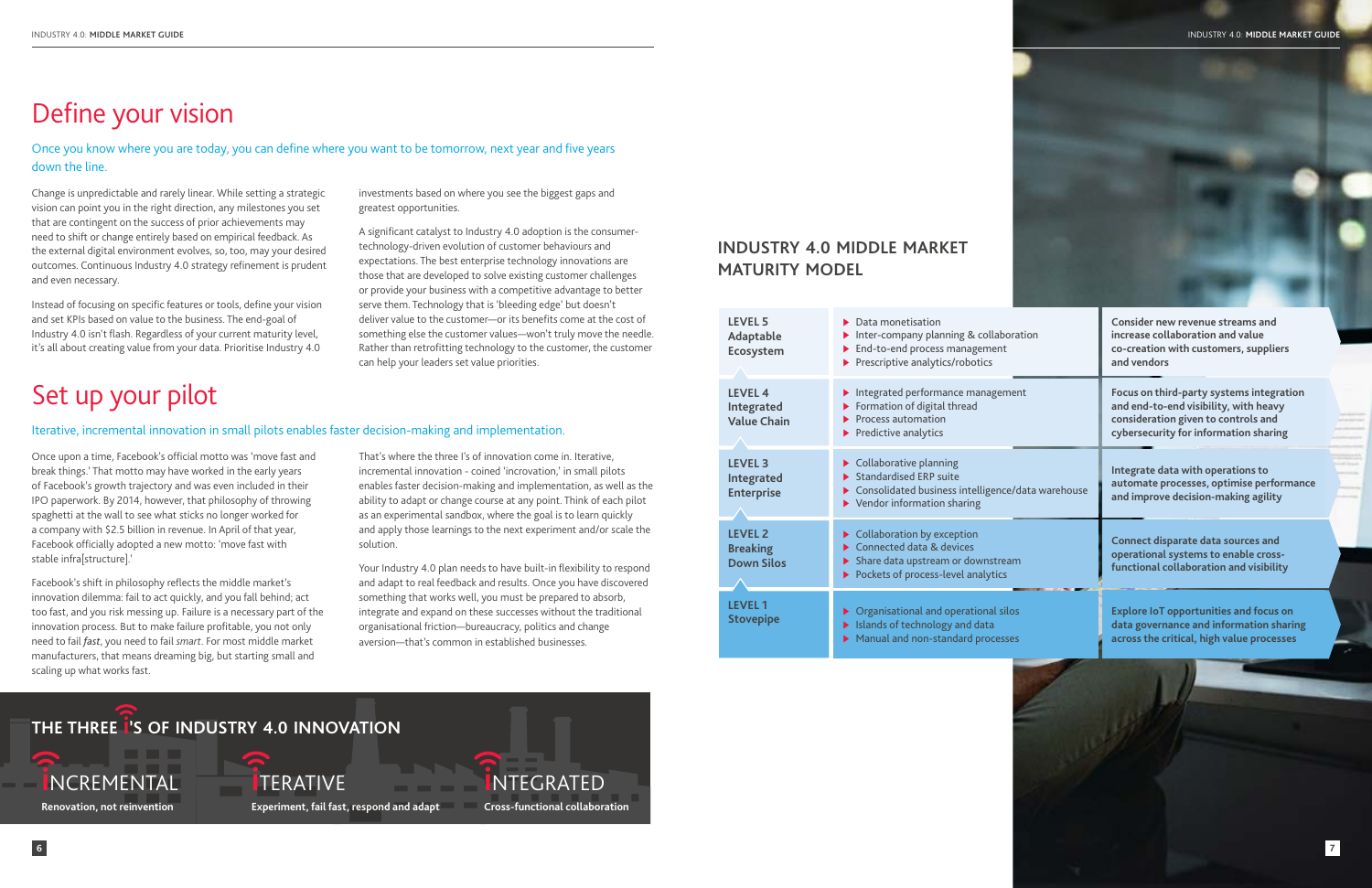# <span id="page-5-0"></span>How do you pay for it?

Embracing Industry 4.0 means investing time, energy and capital to implement advanced technologies and practices. Cost can be one of the biggest roadblocks to progress, particularly in the middle market. Pilot programs—even if you anticipate significant ROI in the long-term—may require reallocating budget or raising additional capital. For some manufacturers, it's a make-or-buy-decision between building new capabilities or buying through strategic acquisitions.

A very high level of tax compliance for the Research and Development (R&D) Tax Incentive has added another layer of complexity to these financing and budgeting considerations, as manufacturers scramble to manage the heightened scrutiny from AusIndustry and the ATO. Its impact goes far beyond the finance and accounting departments. Companies on the verge of major strategic business decisions, including those concerning Industry 4.0, all need to seriously consider the government's approach to industry assistance.

For the transition to Industry 4.0, manufacturers often qualify if they are attempting to design, develop or incorporate sensors, transmitters, smart devices or other types of machine intelligence into their products or plants.

### **R&D TAX CREDITS**

As at July 2018, the manufacturing industry contributed around \$100 billion to Australian GDP annually, employed around 900,000 Australians and contributed 23.5% of business expenditure on R&D.

 The objective of R&D credits is to encourage exactly the type of efforts that are at the core of Industry 4.0. Qualifying activities don't need to be flashy or revolutionary, or even succeed. If companies are trying to make products, processes or software better, faster, cheaper or greener, they are likely to qualify.

### **MANUFACTURING FOCUSED GRANTS**

In addition to the R&D Tax Incentive, there are a range of other programs designed to assist the manufacturing industry.

#### Industry growth centres initiative programme

This programme aims to drive innovation, productivity and competitiveness through an industry-led process. It is a key component of the Commonwealth Government's Industry Innovation and Competitiveness Agenda.

A total funding pool of \$238 million is available over four years from 2017-18 to 2020-21.

#### Advanced Manufacturing Early Stage Research Fund (AMESRF)

This program aims to support small-scale and pilot research projects in advanced manufacturing, and benefit smaller firms and early stage research. It will provide grants to SMEs for rapid initial feasibility testing, allowing the projects to then move quickly to larger-scale research or commercialisation.

Grants between \$100,000 and \$400,000 are available on 1:1 matched funding basis. The grant amount will be up to 50% of eligible project costs. Projects must be completed in 12 months.

A total funding pool of \$4 million is available over four years from 2017-18 to 2020-21 with up to \$1 million available in annual funding allocation.

#### Entrepreneurs' programme – accelerating commercialisation

This program aims to encourage and assist small and medium businesses, entrepreneurs and researchers to commercialise novel products, processes and services. It forms part of the Entrepreneurs' Programme, an Australian Government's flagship initiative for business competitiveness and productivity at the firm level.

The program comprises the following activities:

- Commercialisation guidance: a range of services provided by a commercialisation advisor to help businesses achieve project objectives.
- Accelerating commercialisation grant: supports eligible commercialisation projects for up to 50% of the eligible expenditure, up to a maximum of:
- \$250,000 for commercialisation offices and eligible partner entities
- \$1 million for all other applicants.
- Portfolio services: A range of services to assist participants in the portfolio to achieve their commercialisation goal.

#### Manufacturing efficiency funding

This program aims to help manufacturing businesses save energy and money. It seeks to help manufacturers to:

- Upgrade energy monitoring systems
- Replace or retrofit old, inefficient equipment
- Install new energy efficient equipment
- Improve manufacturing processes.

There are two funding offers available providing funding of up to \$70,000.

#### Certain inputs to manufacture program

This program aims to improve the competitiveness of Australian industry by providing import duty concessions on certain imported raw materials and intermediate goods such as chemicals, plastics, paper goods, or metal materials and goods used in food packaging.

The program offers duty-free entry for imported goods which can help to reduce costs and improve productivity and competitiveness.



**[NEED HELP ON HOW TO ACCESS THESE GRANTS?](https://www.bdo.com.au/en-au/our-people?servicearea=15614#main_content)**  CLICK HERE TO CONTACT A BDO REPRESENTATIVE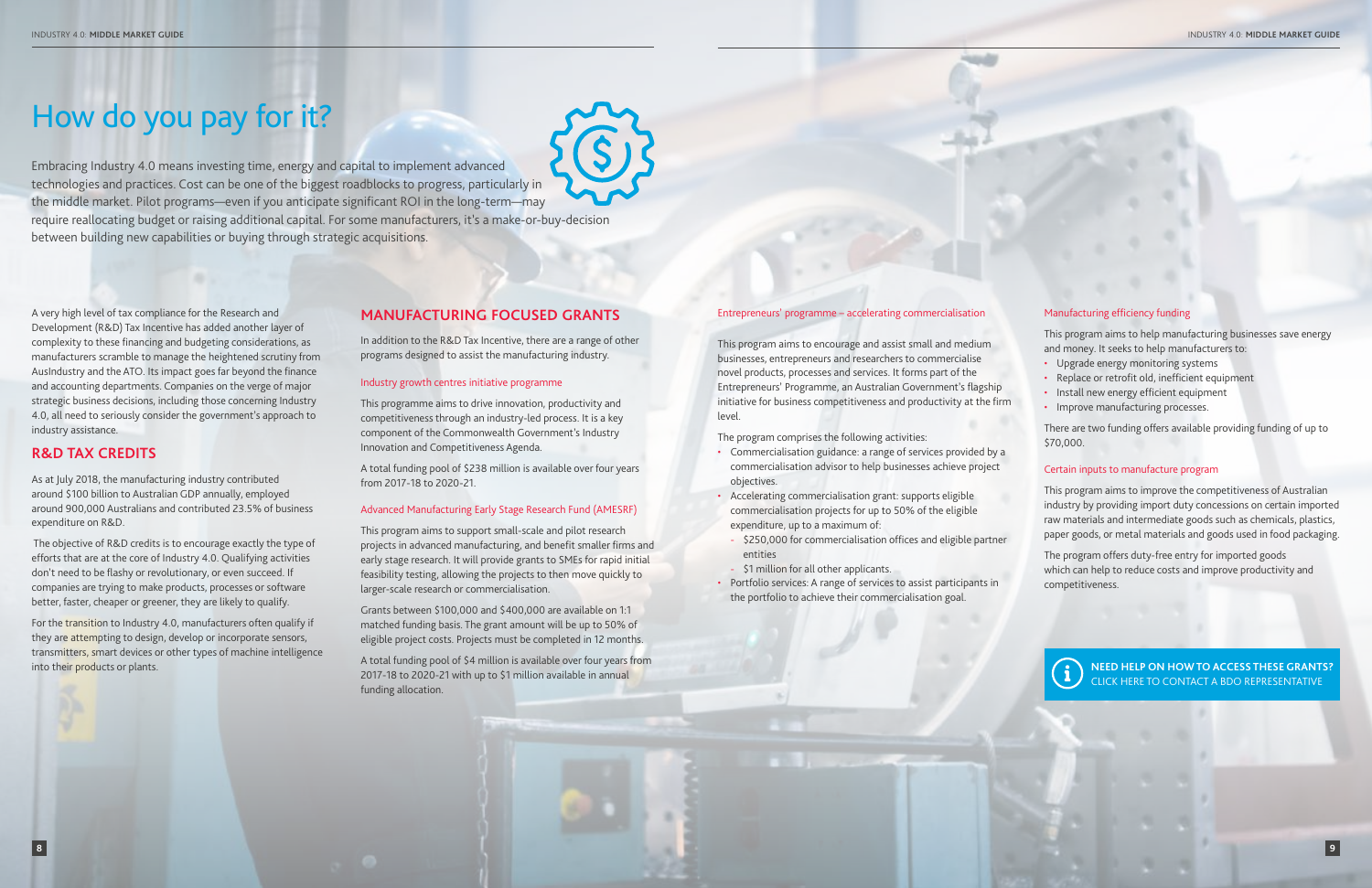# Map internal and external cross-functional processes

# Engage external stakeholders

#### When dealing with complex, multi-stakeholder systems, change doesn't occur in isolation.

Every action triggers a reaction, meaning functional change in one area will have effects elsewhere in the network—some of which may not be expected or good.

By the same token, the interoperability (or lack thereof) of external systems or inputs may impact the efficacy of the proposed functional change. As a result, an end-to-end process view of any solution will help you both mitigate the risk of unintended consequences and capitalise on the full process value of that solution.

For any Industry 4.0 initiative to succeed, organisations need to understand how systems information, processes and external entities interact and interface, where there are interdependencies, and how these elements cross borders and organisational boundaries.

While each pilot iteration can be worked on modularly—broken down into independent tasks to allow for concurrent progress on interdependent areas—testing must always consider crossfunctional interactions and feedback.

Going back to our Industry 4.0 Maturity Model, think about all six dimensions as interdependent components of the planning process. Any change in technology will have corresponding implications for required data inputs, connected processes and security protocols, thus potentially introducing new vulnerabilities. The ability to enact the desired change is also contingent on how it is rolled out. Your Industry 4.0 roadmap should account for these relationships both within your organisation and across the boundaries with external entities, and test each initiative against them, adapting as needed along the way.

Your organisation's Industry 4.0 initiative will likely create ripple effects across the value chain and require external process and technology changes.

For example, if your focus is on traceability for supply chain resilience, do you include mandates on RFID tagging in your vendor contracts? If you want to improve demand forecasting through predictive analytics, do you have access to the data you need from your top 100 customers—and are their platforms compatible with your systems? Can your information systems communicate with your suppliers'? Equally important, can your customers' information systems communicate effectively with you?

# THE 7**C**'S OF CHAMPIONING **CHANGE**

Even if total value chain integration is a faraway goal, you still need to think about external interoperability and processes for collaboration. Sharing sensitive data to an external network is

easier said than done. Doing so requires a fundamental shift in relationships between suppliers and customers, and raises new questions about data privacy and information security.

- $\blacktriangleright$  Monitor and report on progress
- $\blacktriangleright$  Measure business and cultural impact
- $\blacktriangleright$  Create a cross-functional feedback loop

When planning your Industry 4.0 evolution, you should view your key suppliers as an extension of your own organisation. You may even want to consider inviting these external parties into planning conversations. Collaborative planning with key customers and suppliers early on in your Industry 4.0 journey will help accelerate solution implementation and lay the groundwork for secure cocreation of value.

# Prepare your people

Too often, organisations embark on a digital initiative but forget about the human element.

Even as processes become automated and artificial intelligence takes over data-driven decision-making, change still needs to start with people. Technology for the sake of technology is a wasted investment; you need your employees to understand why they need to leave the status quo behind, believe in the strategic vision and feel engaged in the process. Most importantly, they need to understand what's expected of them and have the resources, training and development to get to the new destination.

Another piece of the people puzzle is collaboration between functional areas that have historically operated in silos. Building cyber-physical systems that integrate software and information with physical processes requires the alignment of information technology (IT) with operations technology (OT). If the IT and OT departments aren't in constant communication and committed to learning together, it can become a bottleneck in the roll-out of new capabilities.

In some ways, Industry 4.0 is less about revolutionary technology than it is about a philosophy of continuous improvement, and that mindset is integral to success, bearing in mind that the journey is more like a marathon than a 100-metre dash. The hardest piece of this transition may be fostering a corporate culture that embraces constant experimentation and learning—one in which short-term mistakes and failures are expected and accepted in the pursuit of long-term innovation and value creation.

### **C**ONVINCE

◀

3

4

5

6

- $\blacktriangleright$  Make the case for change
- $\blacktriangleright$  Scope the change initiative
- $\blacktriangleright$  Win management support

### **C**OMMIT

- $\triangleright$  Set your strategic vision and desired outcomes
- $\blacktriangleright$  Identify internal change champions
- $\blacktriangleright$  Establish ownership

### **C**ODIFY

- $\blacktriangleright$  Conduct a baseline assessment and identify barriers
- $\blacktriangleright$  Define operational, process, people and behavioural changes
- $\blacktriangleright$  Create an implementation plan

### **C**ONVERT

- $\blacktriangleright$  Lay out the strategic vision
- $\blacktriangleright$  Communicate individual expectations
- $\blacktriangleright$  Empower middle managers

### **C**ATALYSE

- $\blacktriangleright$  Equip employees with training and tools
- $\blacktriangleright$  Systematise reinforcement
- $\blacktriangleright$  Recognise and reward the wins

### **C**ULTIVATE

- $\blacktriangleright$  Clarify new roles and responsibilities
- $\blacktriangleright$  Develop and train for new skillsets
- $\blacktriangleright$  Invite employee feedback

## **C**HART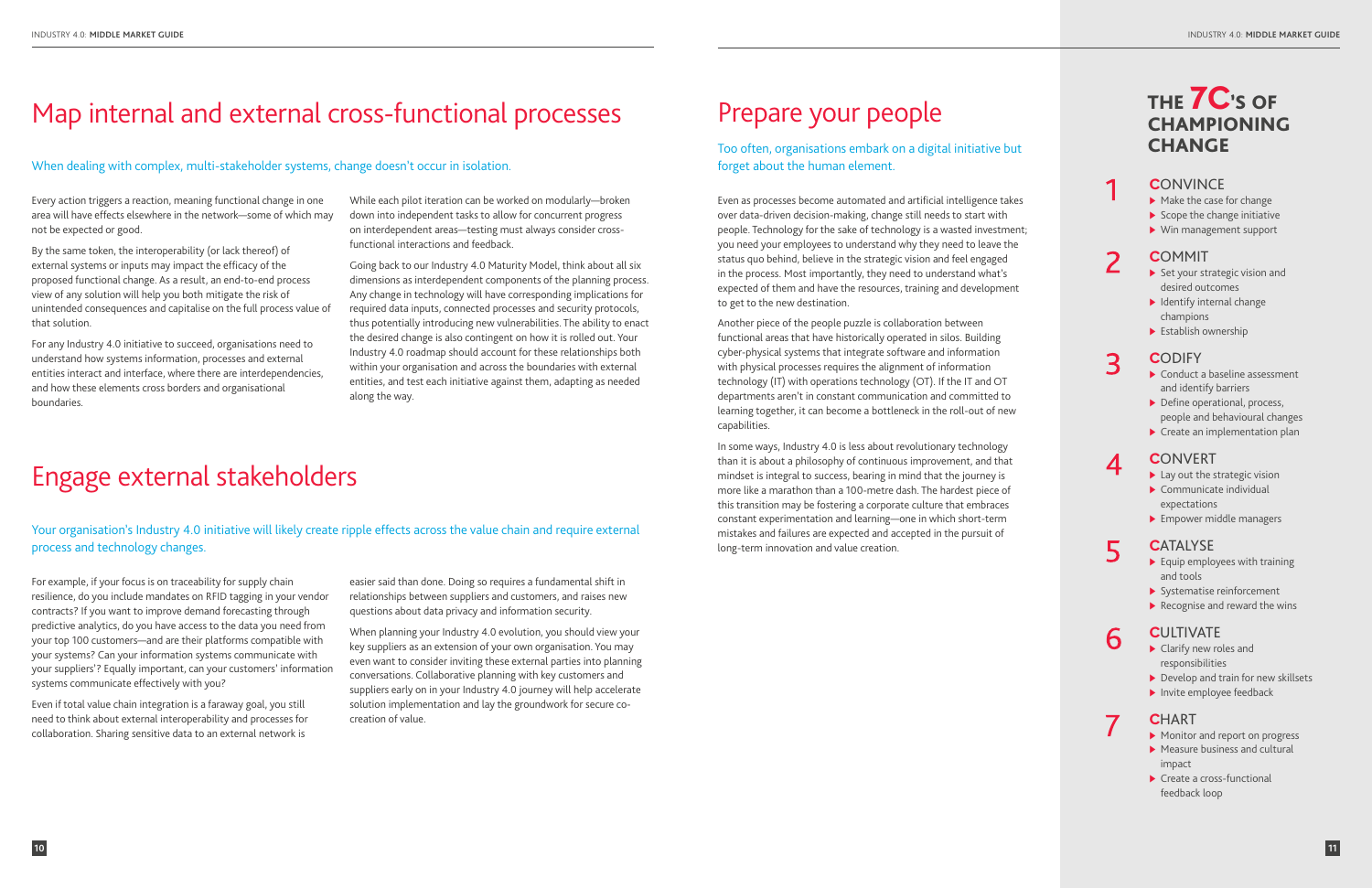# <span id="page-7-0"></span>Racing forward without tripping

Industry 4.0 is the inescapable future of manufacturing—and the middle market is not exempt.

No manufacturer, regardless of size or ingenuity, is immune to technology disruption. The question companies need to ask themselves isn't whether they can afford to invest in the future of manufacturing; it's whether they can afford not to. And if middle market manufacturers play their cards right, they can come out on top of the industrial revolution by capitalising on the benefits of their relative size and market position.

 $\Box$  Where is my organisation on the continuum of Industry 4.0 maturity?  $\Box$  Where are there gaps in my organisation's evolution to the next level? What are my customers' and/or employees' biggest needs?

While inaction isn't an option, risk must be weighed against opportunity. Technology can transform a business, but it can just as easily destroy it. There are essential building blocks for each maturity stage of Industry 4.0 that must be firmly embedded into the business before advancing to the next level. Experimentation is a necessary part of progress, but if you're focussed on speed over smarts and skip the basics, those shortcuts may come back to haunt you.

- 
- 
- 
- 
- $\Box$  What do I want my organisation to look like five years from now?  $\Box$  Based on where my organisation is today, where do I see the biggest opportunity to create value?
- 

The middle market race to get ahead should be measured, tied to incremental milestones and checkpoints, with a careful eye toward risk management and scalability. Start with an honest assessment of your organisation's current Industry 4.0 readiness and set flash aside in favour of ROI and continuous improvement.

### **ASSESS YOUR INDUSTRY 4.0 MATURITY**

### **DEFINE YOUR VISION**

- $\Box$  How can I enable a competitive advantage for my customers?
- $\Box$  How much do I want to spend?
- $\Box$  How will I fund this initiative?
- $\Box$  What additional resources or investments does this initiative require?

### **FIGURE OUT FINANCING**

- 
- 
- 

- 
- 
- $\Box$  What KPIs will I use to quantify success?
- 

- 
- 
- $\Box$  What are the process flows that may need to be changed or updated?  $\Box$  How might this initiative impact my suppliers or customers?

### **SET UP YOUR PILOT**

- $\Box$  What pilots offer the most reward with the least risk?
- $\Box$  What are the anticipated benefits?
- $\Box$  How do I track and report on progress and at what cadence?

### **MAP CROSS-FUNCTIONAL PROCESSES**

- $\Box$  What are the adjacent functional areas potentially impacted by this initiative?
- $\Box$  What's the best way to engage my external stakeholders and value chain partners?
- $\Box$  Do I have access to the third-party information I need?
- $\Box$  Where do I need to shore up new third-party security vulnerabilities?
- $\Box$  How can I rally the entire organisation behind this initiative?
- $\Box$  How do I communicate change to the organisation?
- $\Box$  What training do my employees need?
- $\Box$  Have I set-up checkpoints to monitor my progress?
- $\Box$  How can I continuously refine my plan?

### **ENGAGE EXTERNAL STAKEHOLDERS**

- 
- 

## **PREPARE YOUR PEOPLE**

- 
- 
- 

# Industry 4.0 middle market planning checklist

**[NEED HELP MANAGING YOUR RISK IN THE FACE](https://www.bdo.com.au/en-au/industries/manufacturing-wholesale/industry-4-0)  OF INDUSTRY 4.0?**  CLICK HERE TO CONTACT A BDO REPRESENTATIVE



**A roadmap to Industry 4.0 begins with a plan. We recommend you seek advice from your local BDO adviser to assist you with preparing an actionable plan.**

## **MONITORING AND REFINEMENT**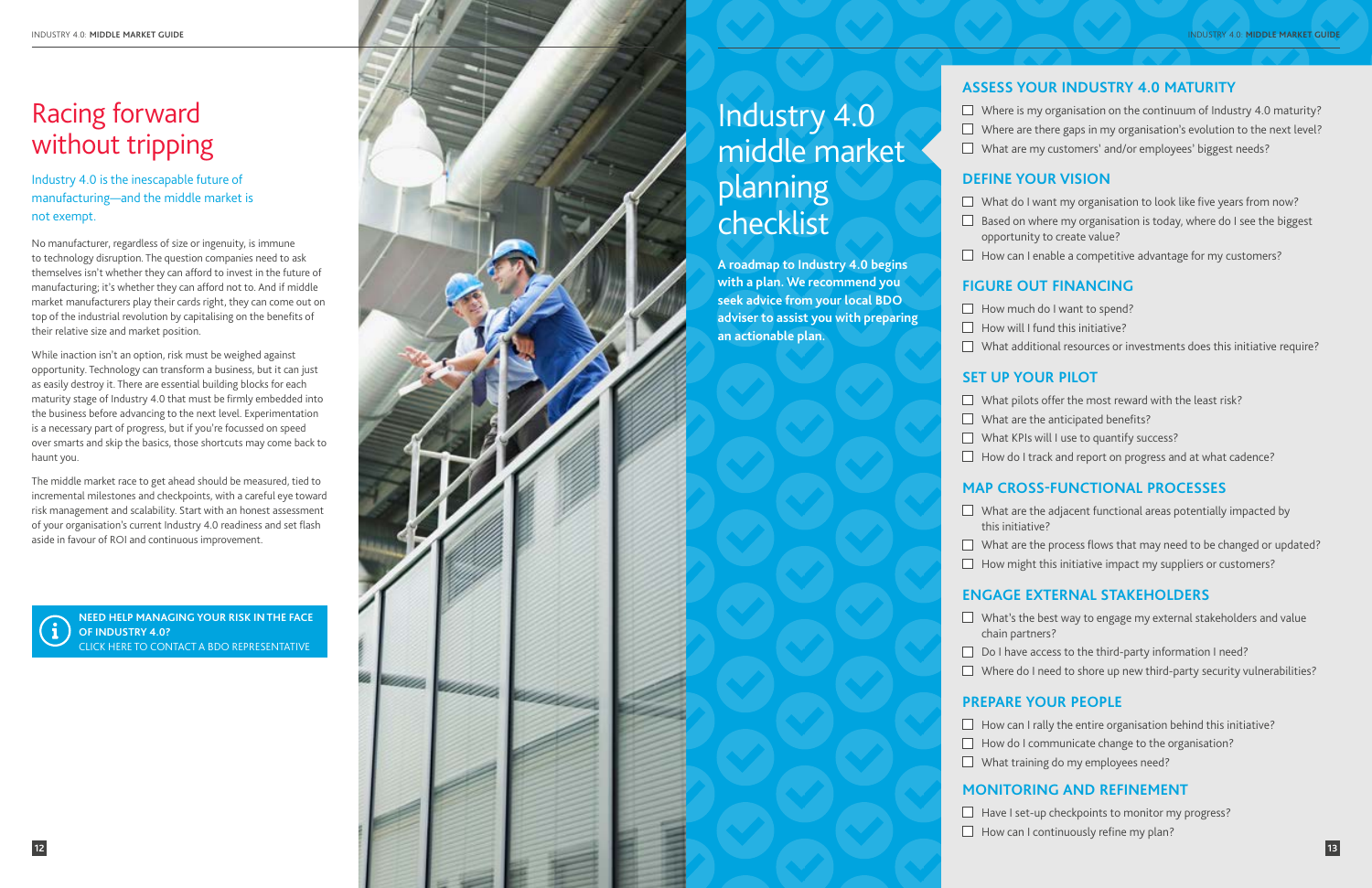Shortly, BDO Australia wil be releasing the 2nd *Growth Index Report*, in collaboration with Ibis World, featuring insights of the dynamic mid-sized business market in Australia. Collaborating with Ibis World, we have analysed financial results of almost 1400 businesses, with revenues ranging from \$10m to \$1bn per annum.

The 2019 edition is showing some interesting trends within the Manufacturing sector. Accounting for nearly a third of businesses surveyed it is clear that the Australian mid-sized Manufactuing sector is dynamic and poised to take advantage of significant growth opportunities over the coming years. Some of these findings include:



# How can we help?

### Adoption of Industry 4.0

Industry 4.0 has disrupted manufacturing with automation, digitisation and new materials. This continues to impact products, supply chains and push manufacturers to shift business models towards customer-centricity. To remain competitive, manufacturers must innovate their product, product lines and supply chain solutions. They must also continuously challenge and review their operations and strive to deliver cost efficiencies.

For middle-market manufacturers, the road to Industry 4.0 may seem overwhelming however, through a holistic approach and incremental changes, middle market manufacturers can adopt industry 4.0 more readily.

At BDO, our specialists provide practical and strategic guidance by helping you identify and leverage key competencies in your existing manufacturing business. With deep sector experience, we help manufacturers improve their day-to-day business performance, manage their risks and enable their people to deliver on 4.0.

Whether it is providing strategic advice, accessing funding or preparing your people; we can assist your manufacturing business to adopt Industry 4.0 principles for continued growth and improved customer experience.

Sources: The Australian Industry Group: *Australian Performance of Manufacturing Index June 2019 (***[https://cdn.aigroup.com.au/Economic\\_Indicators/PMI/2019/PMI\\_](https://cdn.aigroup.com.au/Economic_Indicators/PMI/2019/PMI_June_2019_24203s.pdf) [June\\_2019\\_24203s.pdf](https://cdn.aigroup.com.au/Economic_Indicators/PMI/2019/PMI_June_2019_24203s.pdf)***);*  The Department of Employment, Skills, Small and Family Business: *Labour Market Information Portal Manufacturing* (http://lmip.gov.au/default.aspx?LMIP/GainI

Our goal is to help our clients succeed and grow. We help address critical issues that affect the industry and your business by combining extensive industry experience and specialist knowledge; along with building long-standing relationships with clients and industry stakeholders, to truly identify and respond to the needs of our clients.

Our team of experts work together to offer a holistic approach to your manufacturing business. BDO's manufacturing team can provide a complete range of services including:

#### Audit

- Financial Statement audits
- Internal audits
- Compliance audits
- Accountability code reviews

#### Tax

- Research and Development Incentives
- Grants for manufacturers

#### Risk management

- Risk management framework design
- Governance reviews
- Board training and education programs
- Internal audit
- Technology risk

#### **Consulting**

- Strategic planning
- Restructuring
- Amalgamation facilitation
- Business improvement and optimisation
- Pre-lend and debt facility reviews
- Due diligence and feasibility

#### People Advisory

- Change management
- Leadership Development
- Culture Change
- Human Resource Effectiveness
- Performance and Reward systems

#### **Technology**

- Data capability assessment
- Digital strategy
- Data Analytics
- Project advisory
- Transform to Cloud
- Technology risk (security, risk assessments, resilience etc.)

# <span id="page-8-0"></span>Manufacturing in Australia

The first industrial revolution began in Great Britain in the mid-1700s. Nearly 300 years later, we stand on the cusp of the fourth industrial revolution. The global race to innovate is on.

> Net profit margins for these organisations show a positive growth trend, from 1.9% in 2014 up to 4.3% in 2018

On average these organisations have generated compound annual growth rates for the 3 years ending 2018 of 3.4%

# The middle market and manufacturing



**[IndustryInformation/Manufacturing](http://lmip.gov.au/default.aspx?LMIP/GainInsights/IndustryInformation/Manufacturing)**); The *BDO Growth Index* (**<https://www.bdo.com.au/en-au/growthindex/index>**)

Manufacturing and Wholesale businesses comprise almost a third of the market (27%) by number of organisations